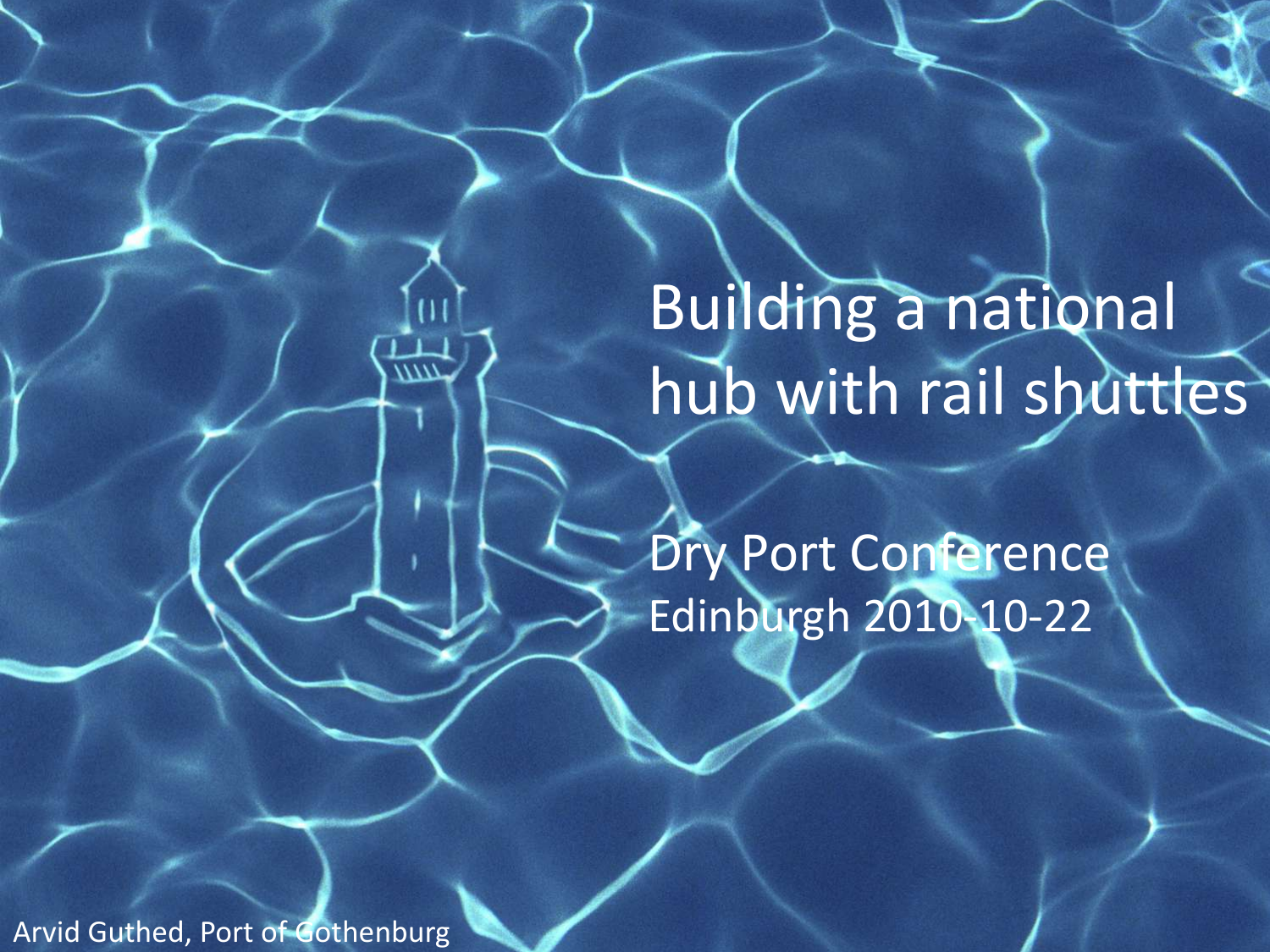#### THE PORT OF GOTHENBURG AT A GLANCE

2/3 of Swedish container volumes 1/3 of Swedish oil volumes 1/4 of Swedish car volumes 41 million tons of goods 175 calls/week The only Swedish port that can handle direct calling ocean going vessels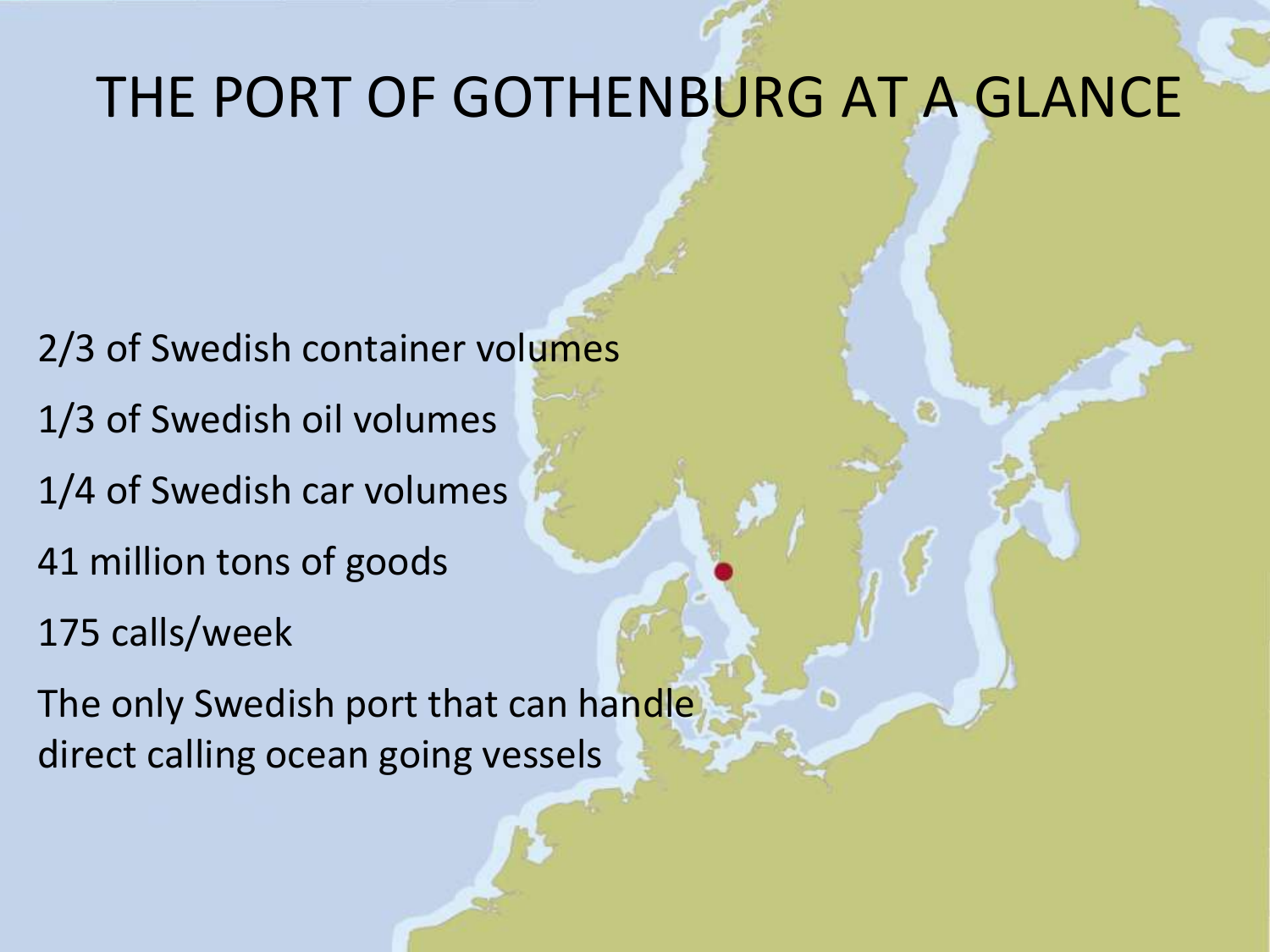# OUR PLACE IN THE WORLD?

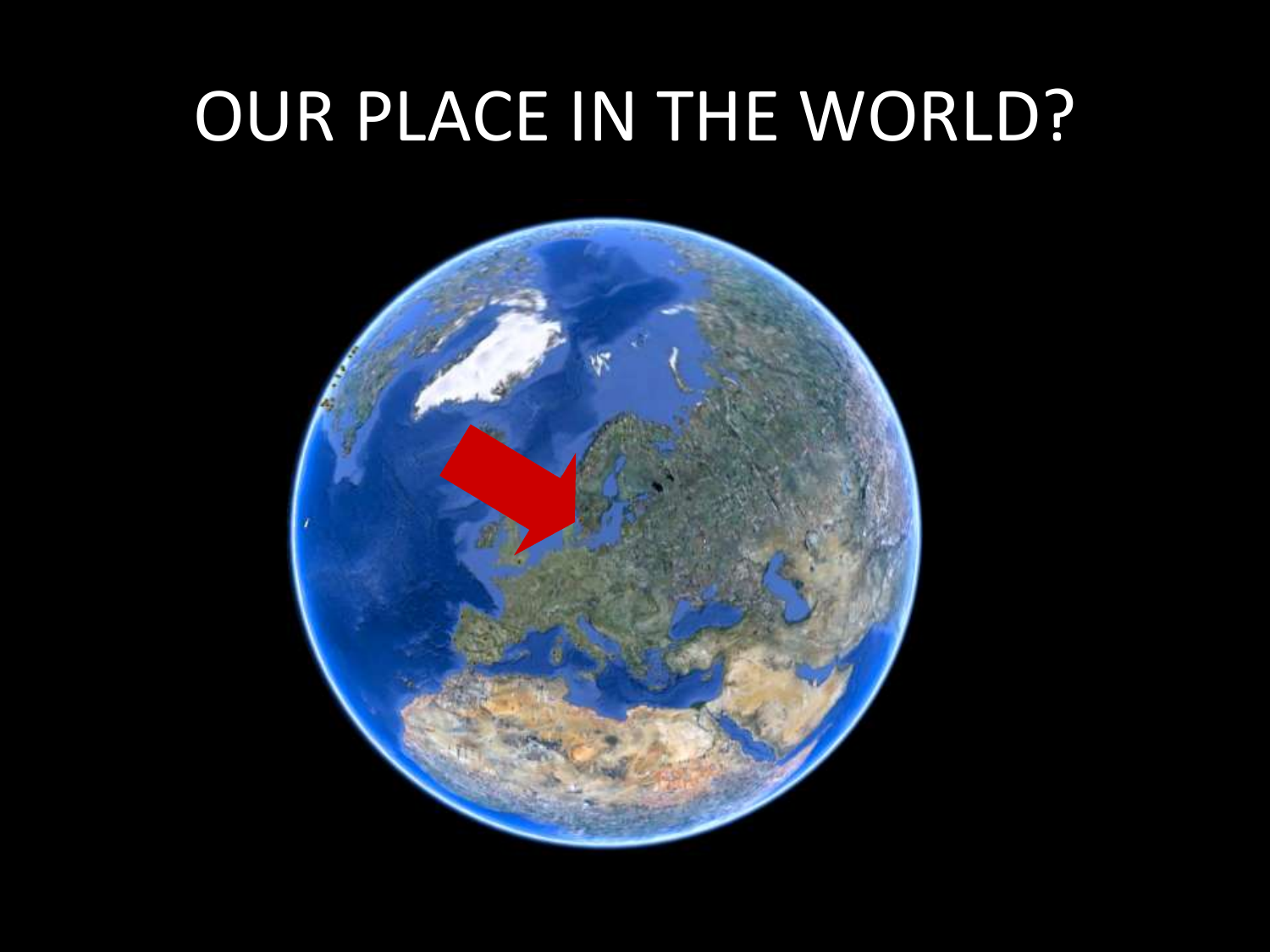# OUR PLACE IN THE WORLD!

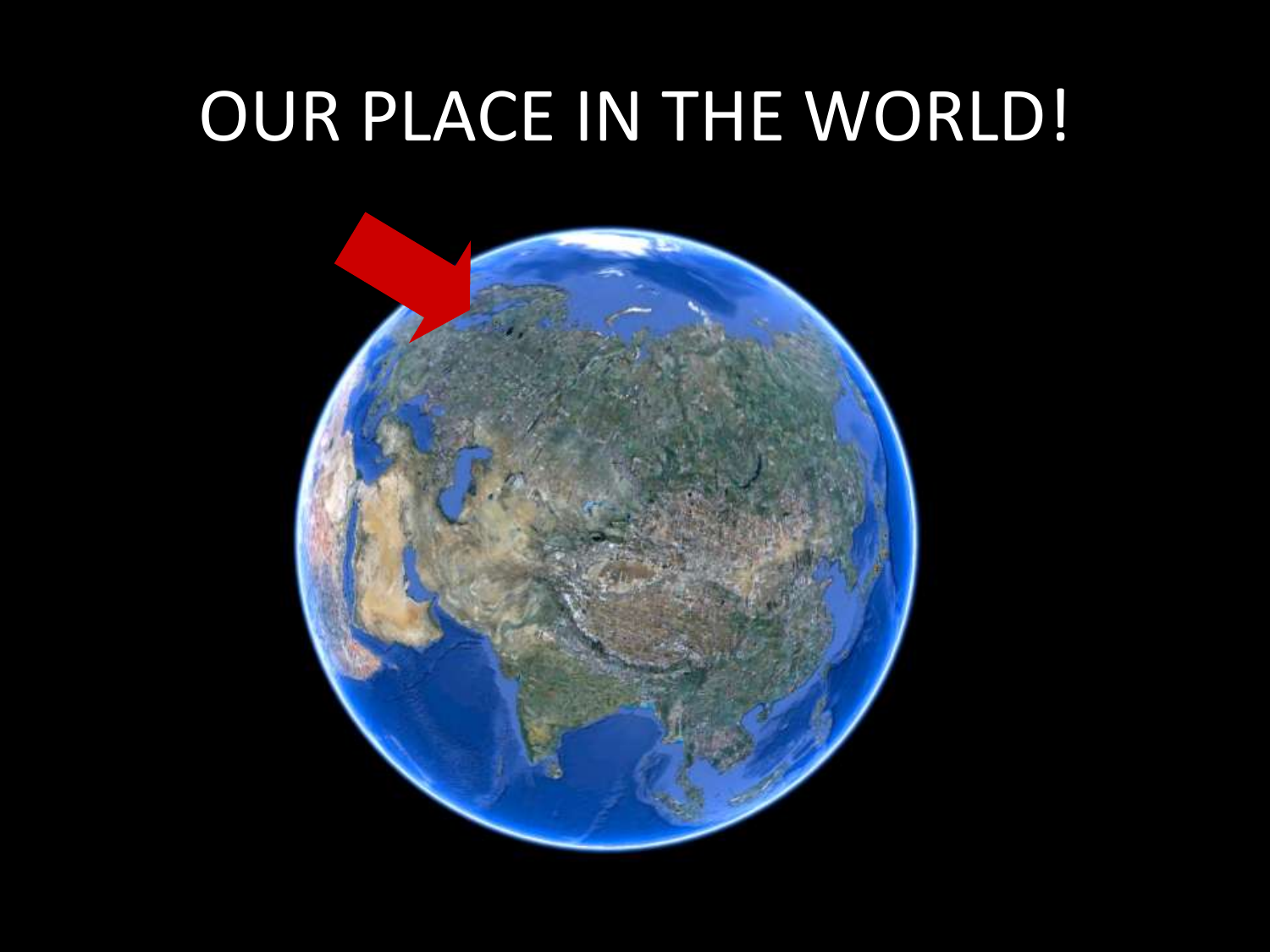## CONTAINER VOLUMES BIG IN SWEDEN,

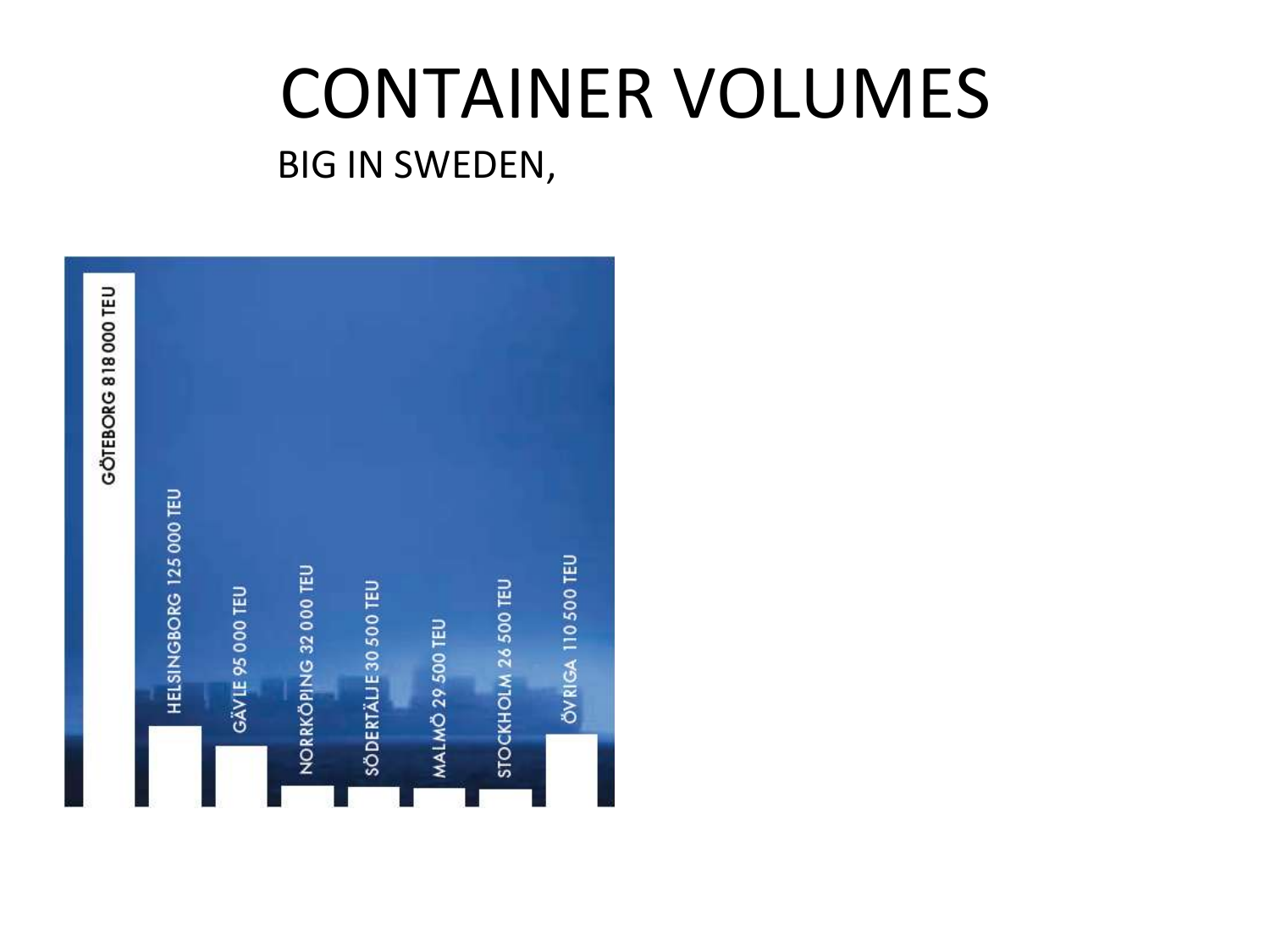

#### **SWEDEN: 1,4 MTEU**

**SWEDEN incl the Osloregion: 1,8 MTEU**

> **The Second**  $\overline{7}$

Rotterdam: 10 MTEU

Hamburg: 7 MTEU

Antwerpen: 7 MTEU

Bremerhaven: 4,5 TEU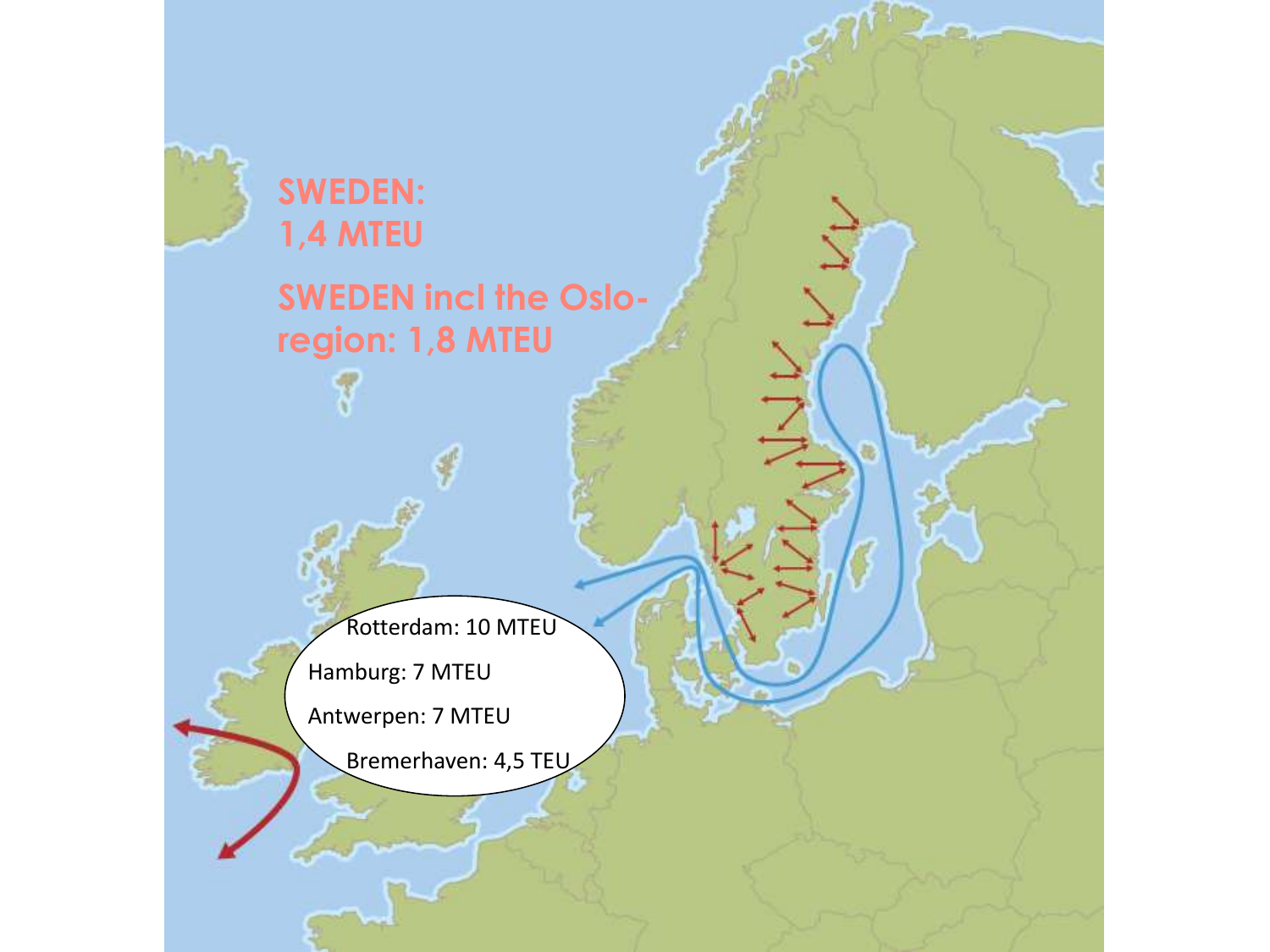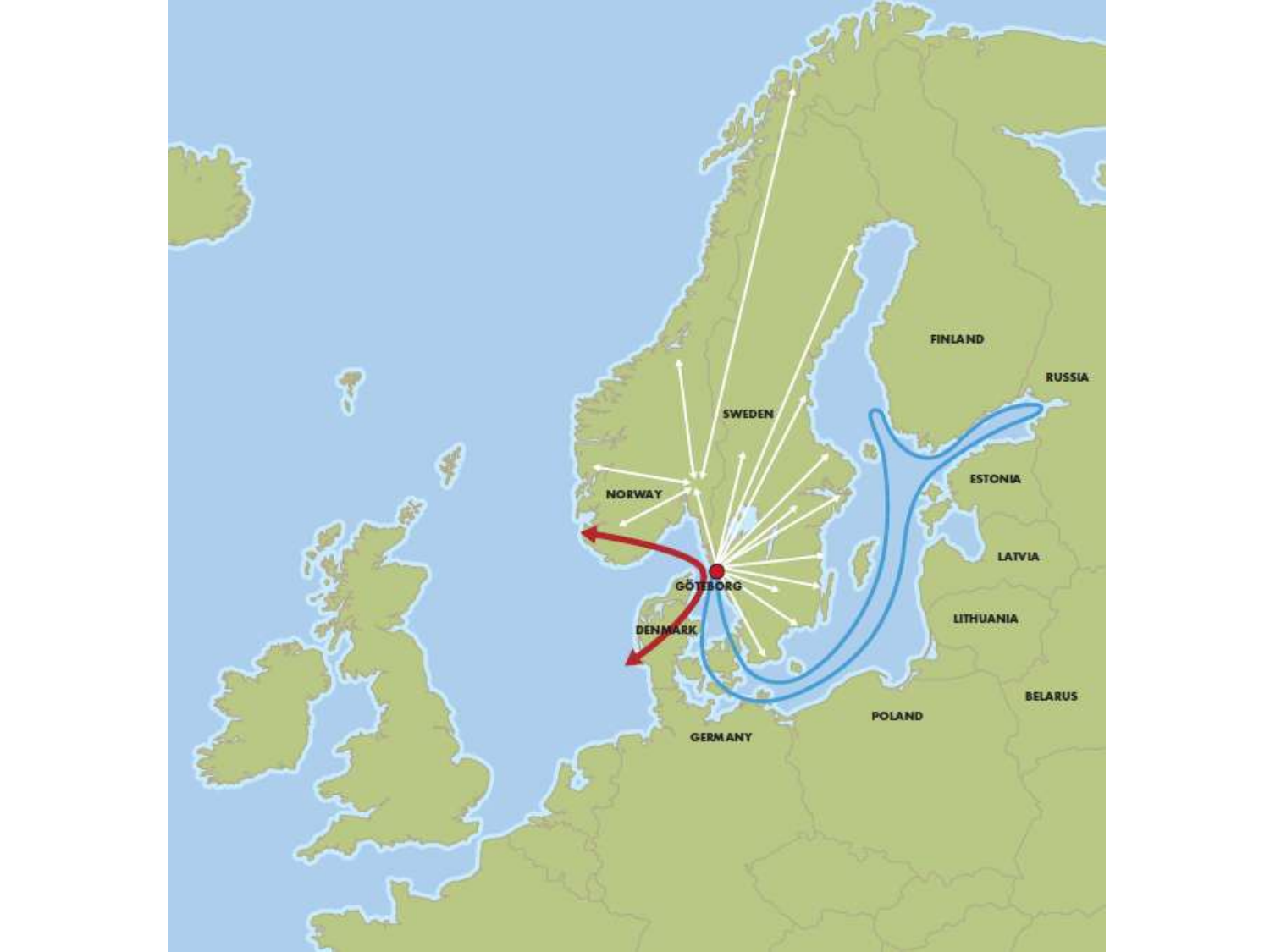## PORT OF GOTHENBURG building a Scandinavian hub with rail shuttles

**Population (consumption)** 



**Production** 

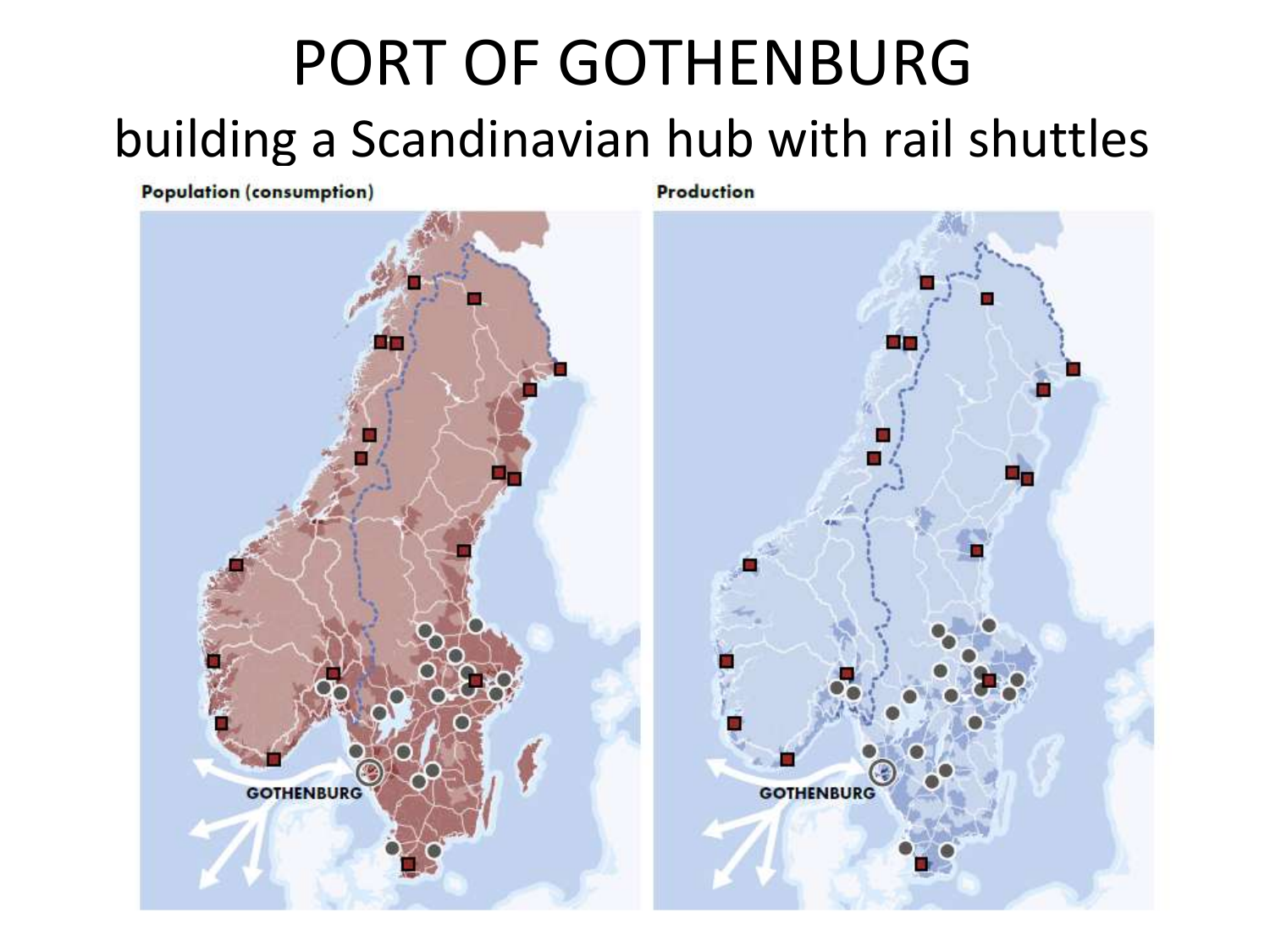## RESULTS 2000-2010

- $\checkmark$  From 1 26 rail shuttles
- 366 000 TEU handled in 2009 (+7%)
- $\checkmark$  From 1 9 rail operators
- $\checkmark$  Improved environmental performance
- $\checkmark$  Increased hinterland
- Lowered costs of hinterland transit
- $\checkmark$  Improved overall logistic services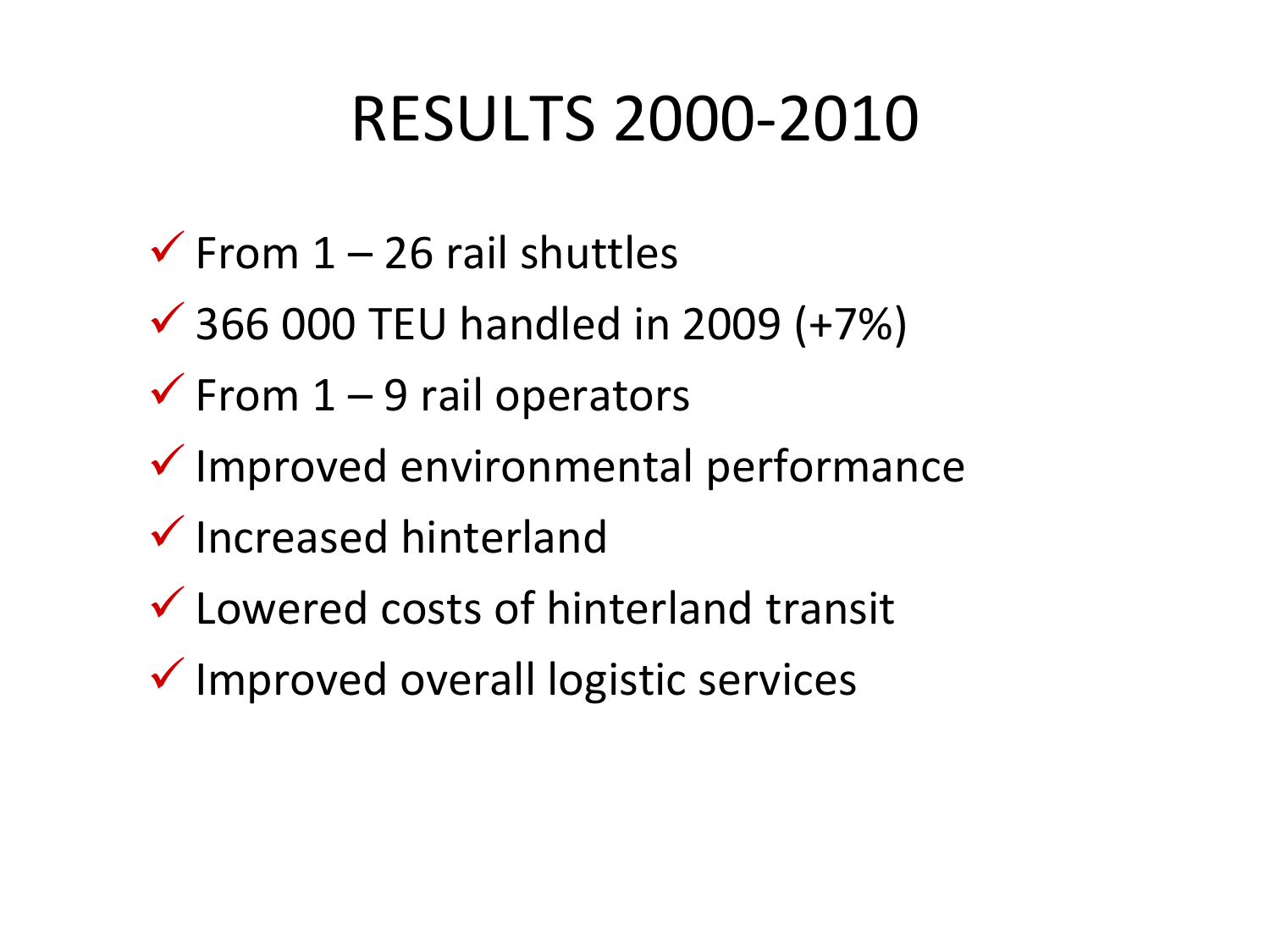## DEVELOPMENT OF VOLUMES

#### **Rail volumes TEU Port of Gothenburg**



Note: Total TEU Volume Port of Gothenburg 818 000, 2009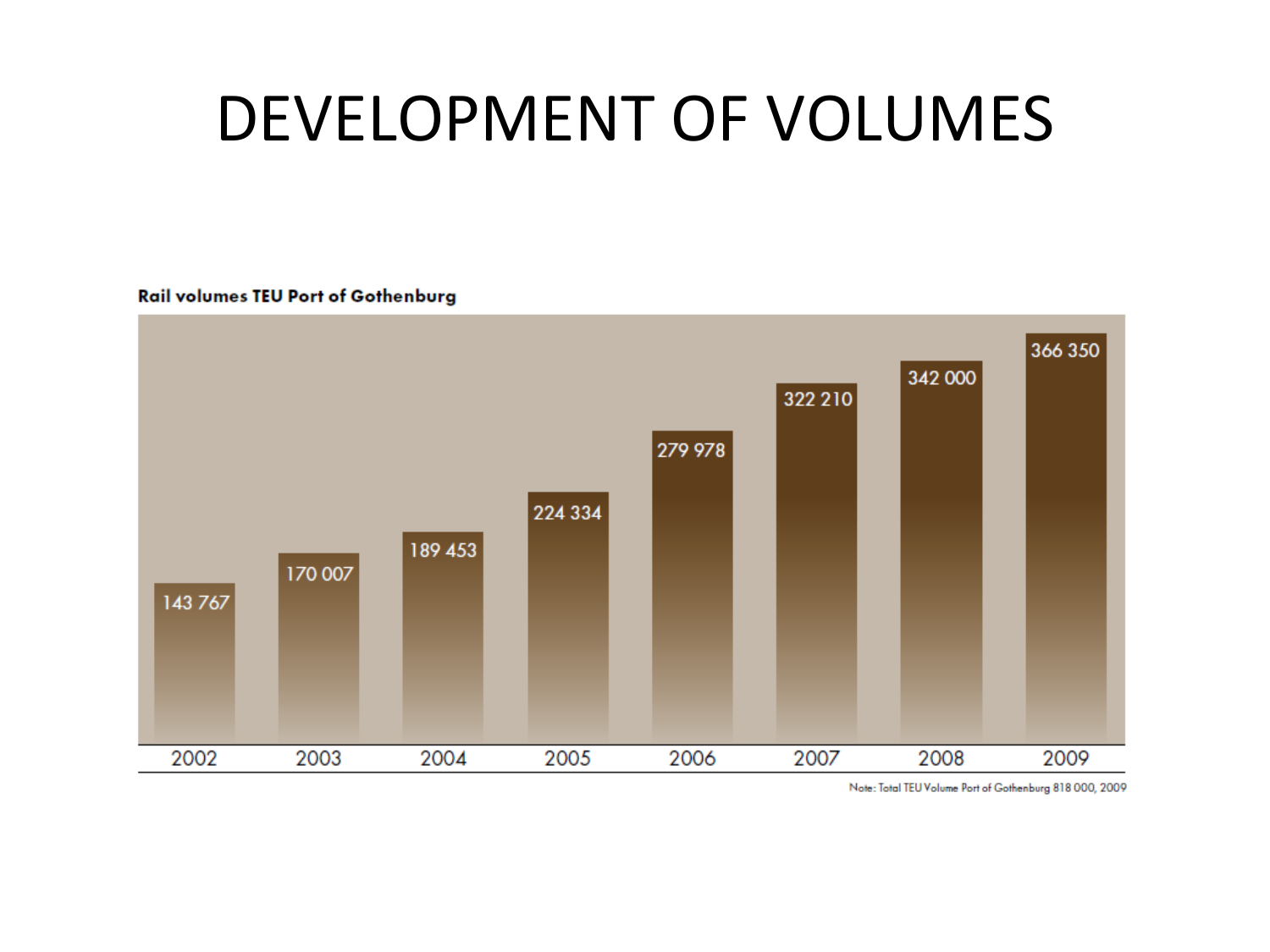## ENVIRONMENTAL BENEFITS

| <b>Environmental impact factor</b> | Difference between train and lorry* |
|------------------------------------|-------------------------------------|
| Fuel, diesel                       | 21,000 cubic meters                 |
| Carbon dioxide (CO <sub>2</sub> )  | 51,000 tons**                       |
| Nitric oxide (NOx)                 | 450 tons                            |
| <b>Hydrocarbons (HC)</b>           | 18 tons                             |
| Particles/dust (PM)                | 10 tons                             |

Calculations made by Sebastian Backström, WSP Analys & Strategi. The estimate is based on emission data for Swedish intermodal goods trains presented in the report: Environmental Estimates for Intermodal Transport Chains - Detailed Methods of Calculation and Relevant Standard Values, WSP report no. 2009:6. In 2009, 215,500 container units were transported by rail to and from the Port of Gothenburg. All figures 2009.

\*\* Corresponds to emissions from a passenger car that runs fully 10,000 times around the globe. Reduces Sweden's total emissions with about a thousandth.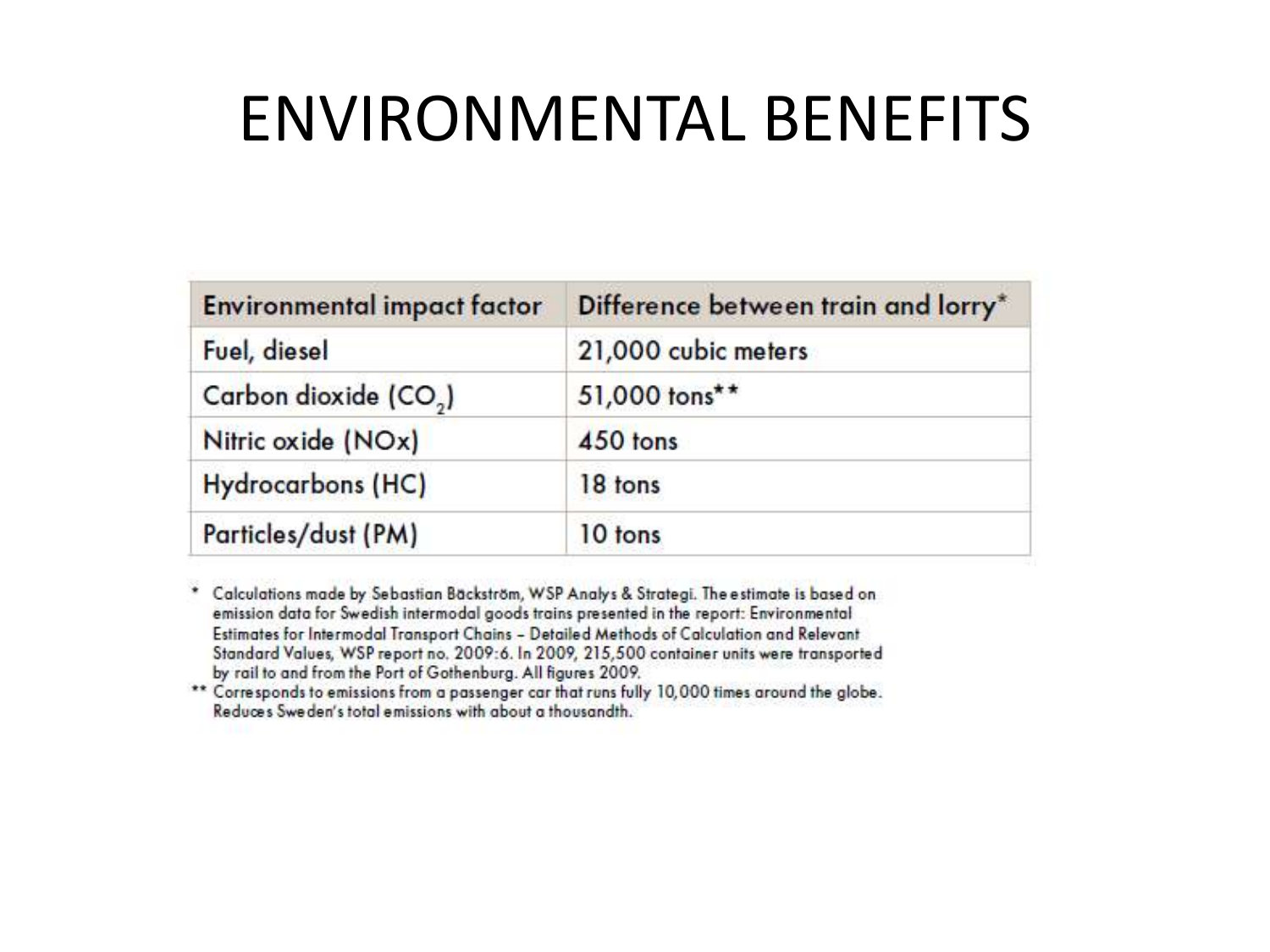## The next step - From EFFECTIVENESS to EFFICIENCY

 $\checkmark$  The rail shuttle service is established

- $\checkmark$  The market has shifted from skeptic to lyric
- $\checkmark$  New challenges: maintain the growth (volumes and destinations) and broaden the service
- ✔ Solution: RAILPORT SCANDINAVIA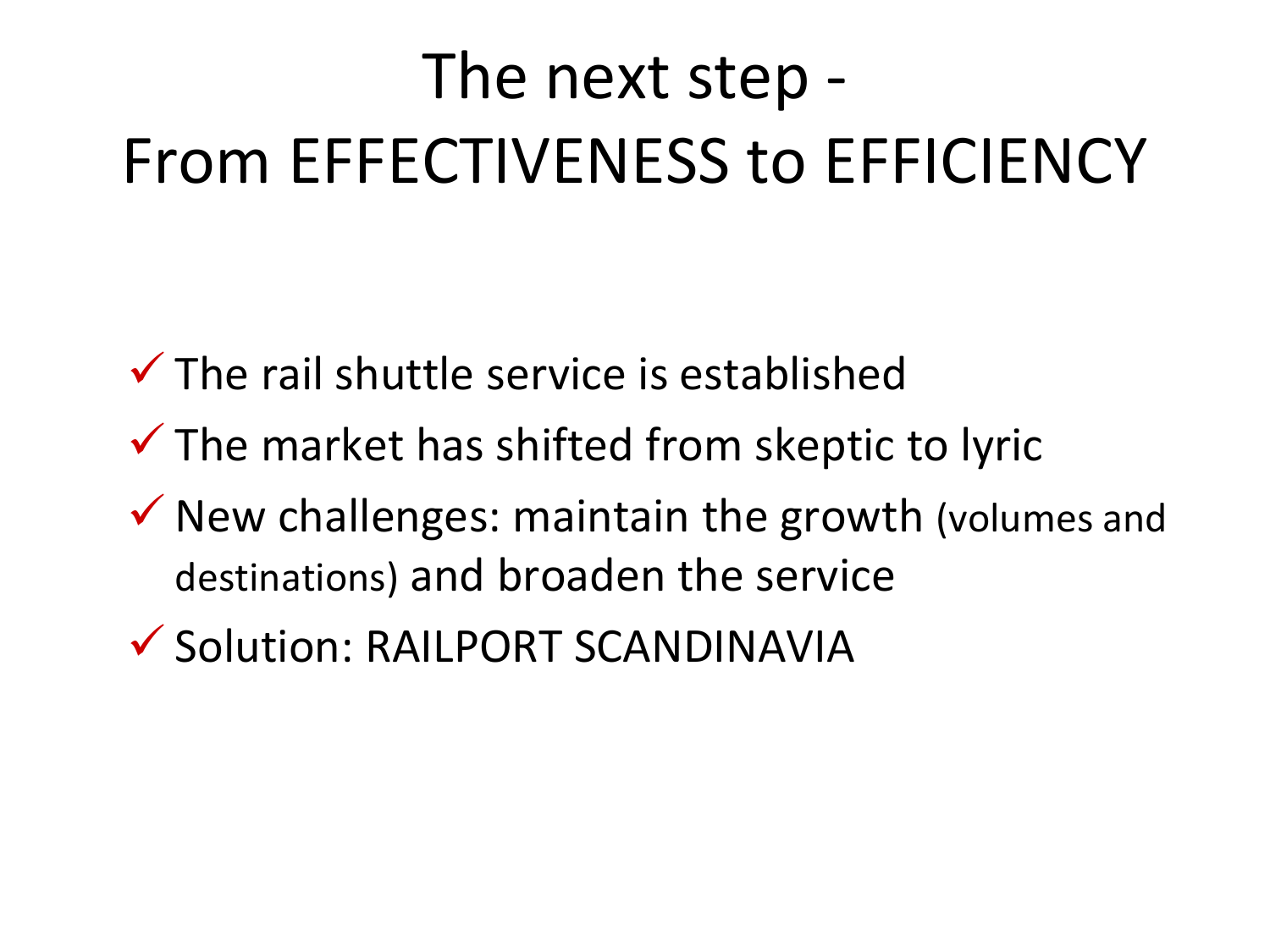### RAILPORT SCANDINAVIA

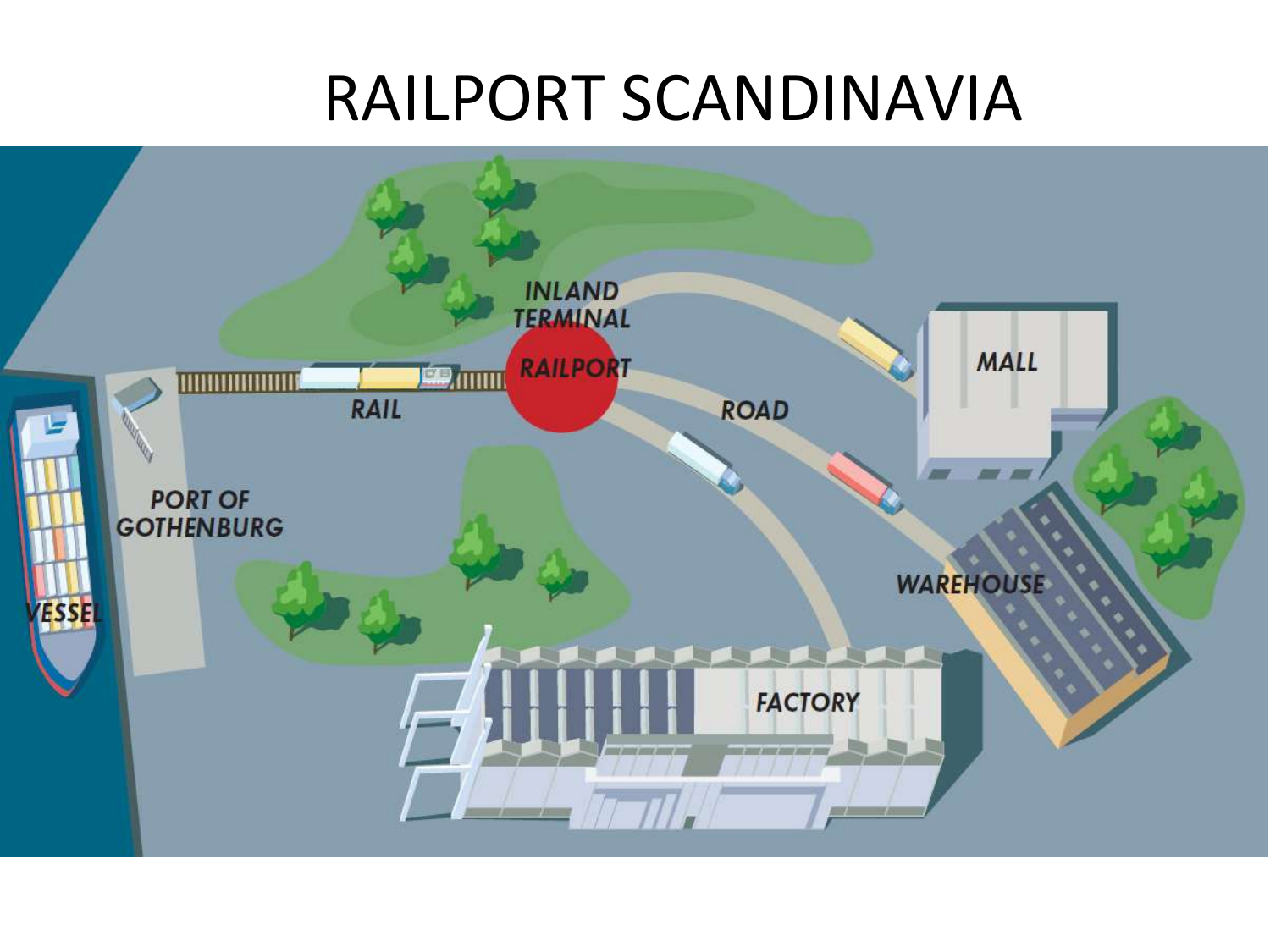## The port interface shifted to an inland terminal

Services and functions

-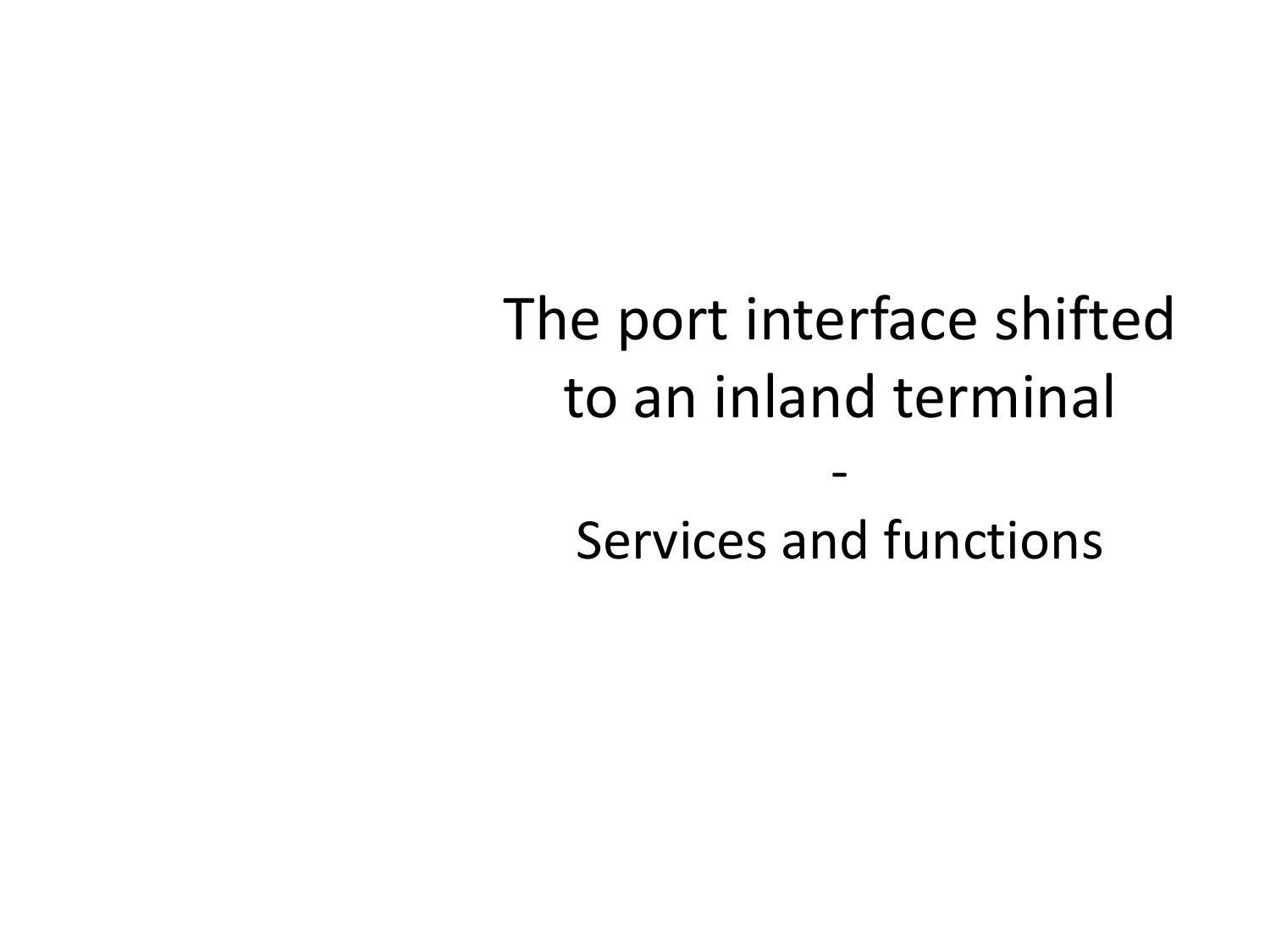## INTERMODAL TRANSPORTATION

–Connects inland destinations with the Port of Göteborg and daily departures to/from export- and import regions.

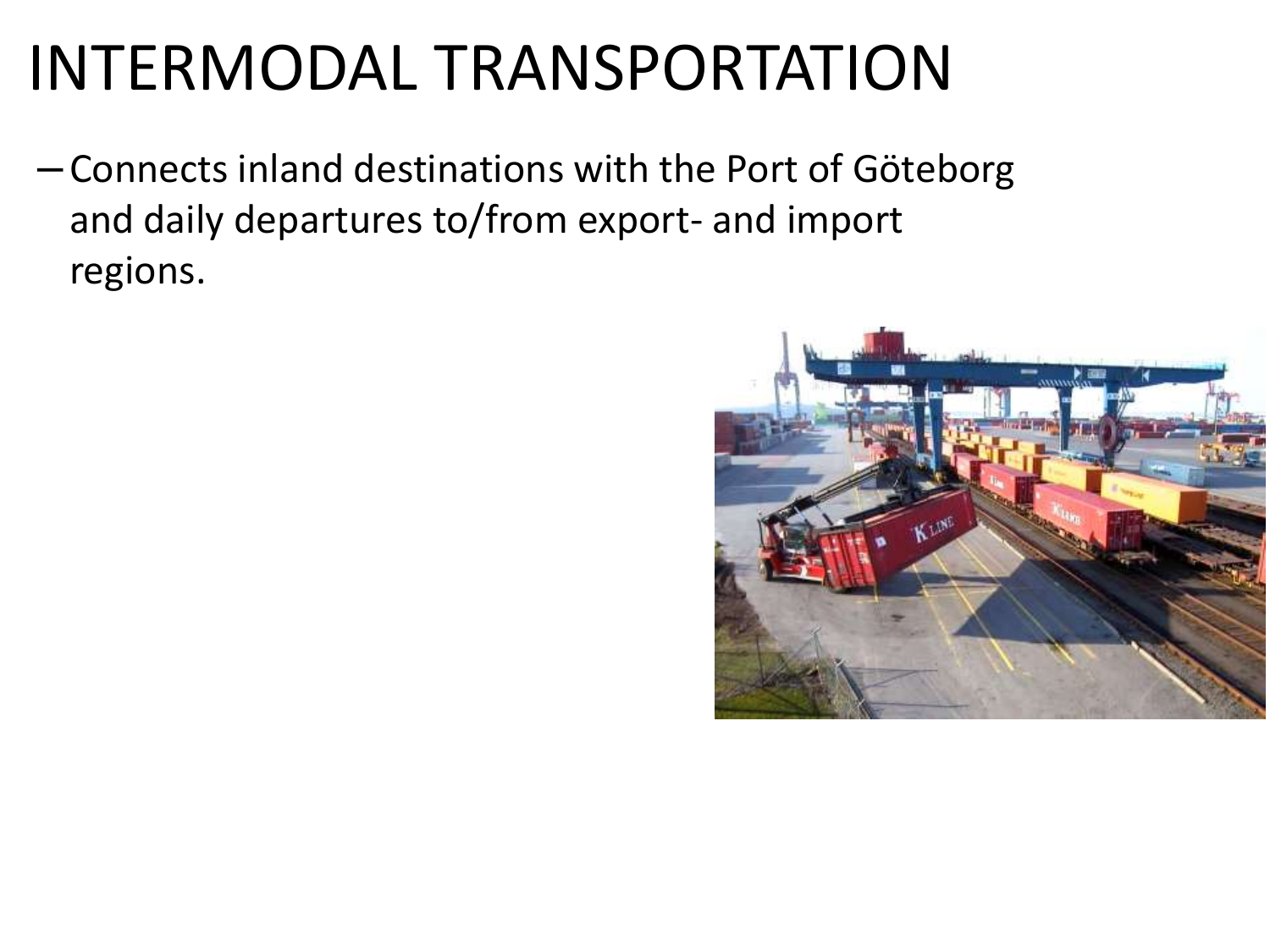## INFORMATION HANDLING

–Facilitates a rational and reliable handling of goods flows

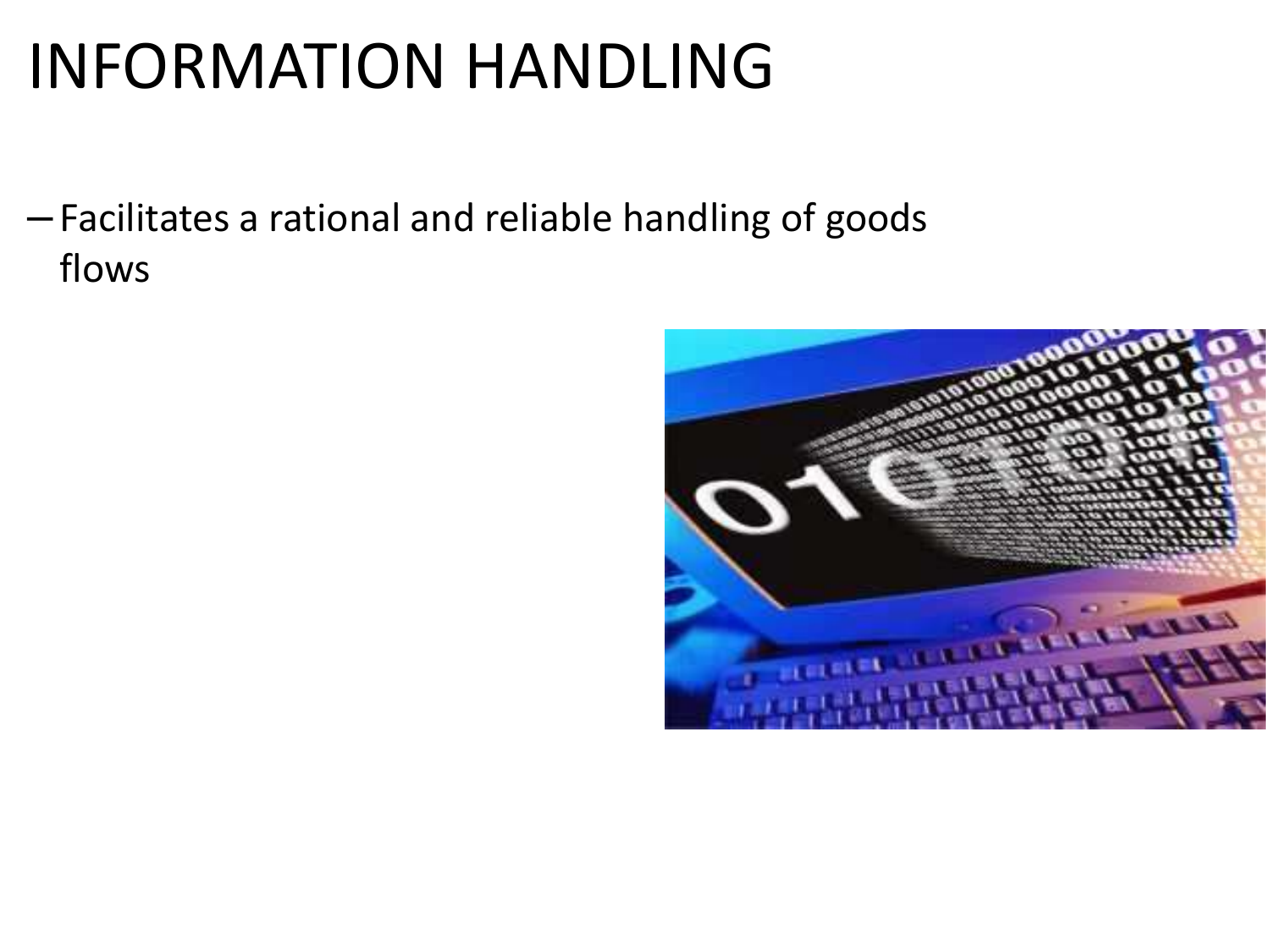## LOAD UNIT HANDLING (DEPOT)

–Secures the flow, lead times and access to containers etc.

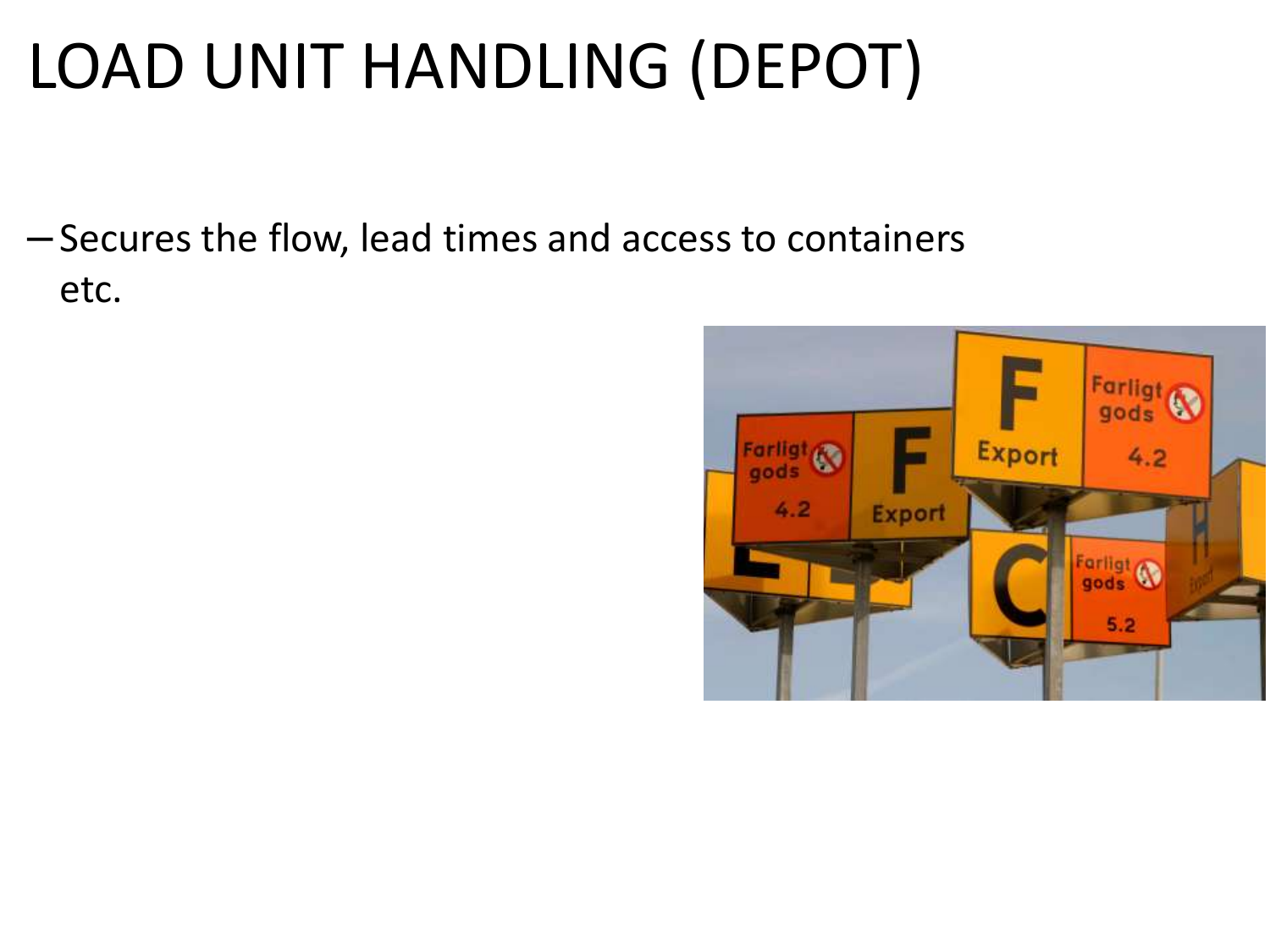## STORAGE

–Cost efficient storage of goods close to the end customer

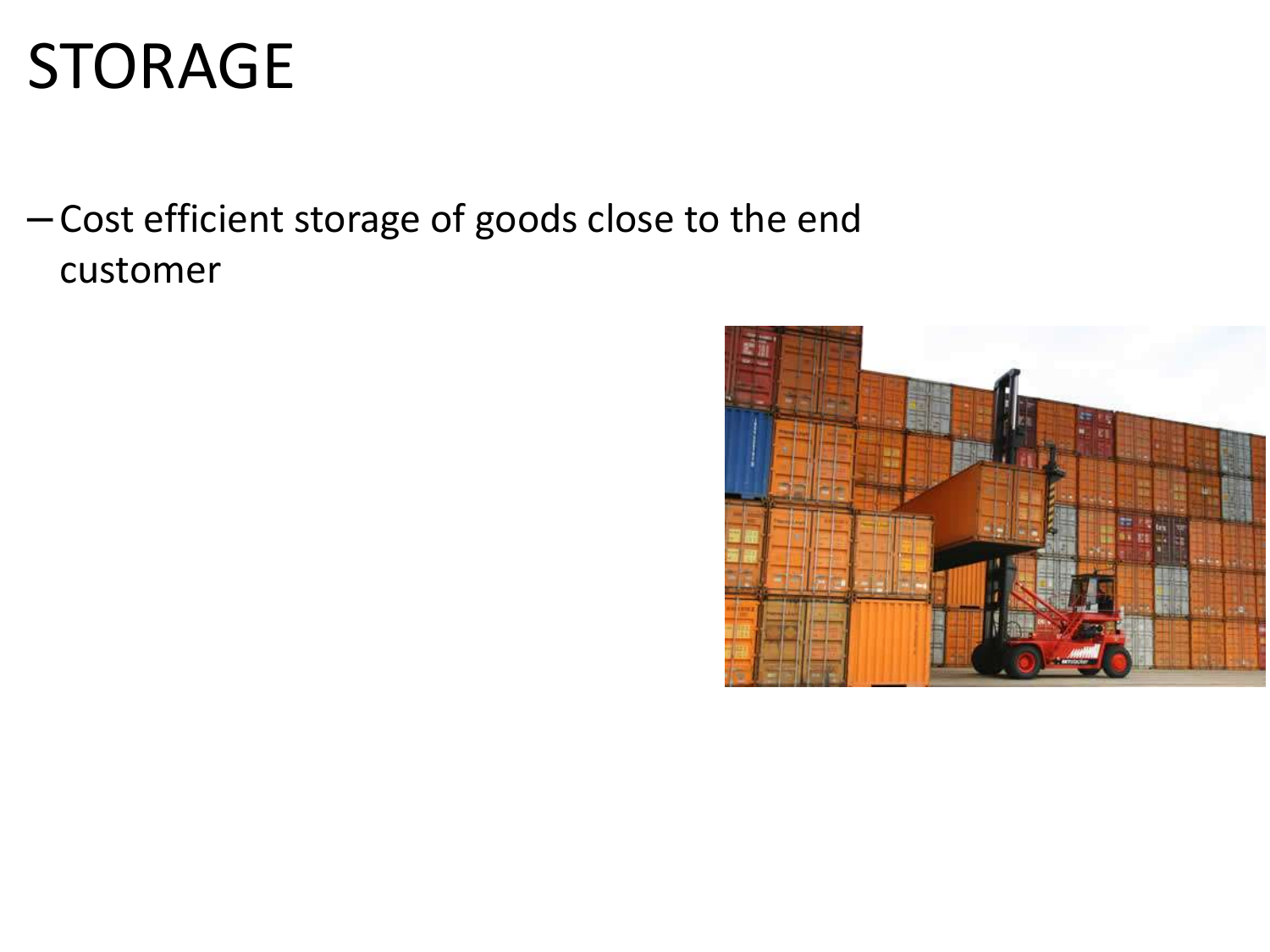## CUSTOMS

–Custom facilities at RAILPORT terminals enables decreased administration and delayed payment of VAT and custom fees.

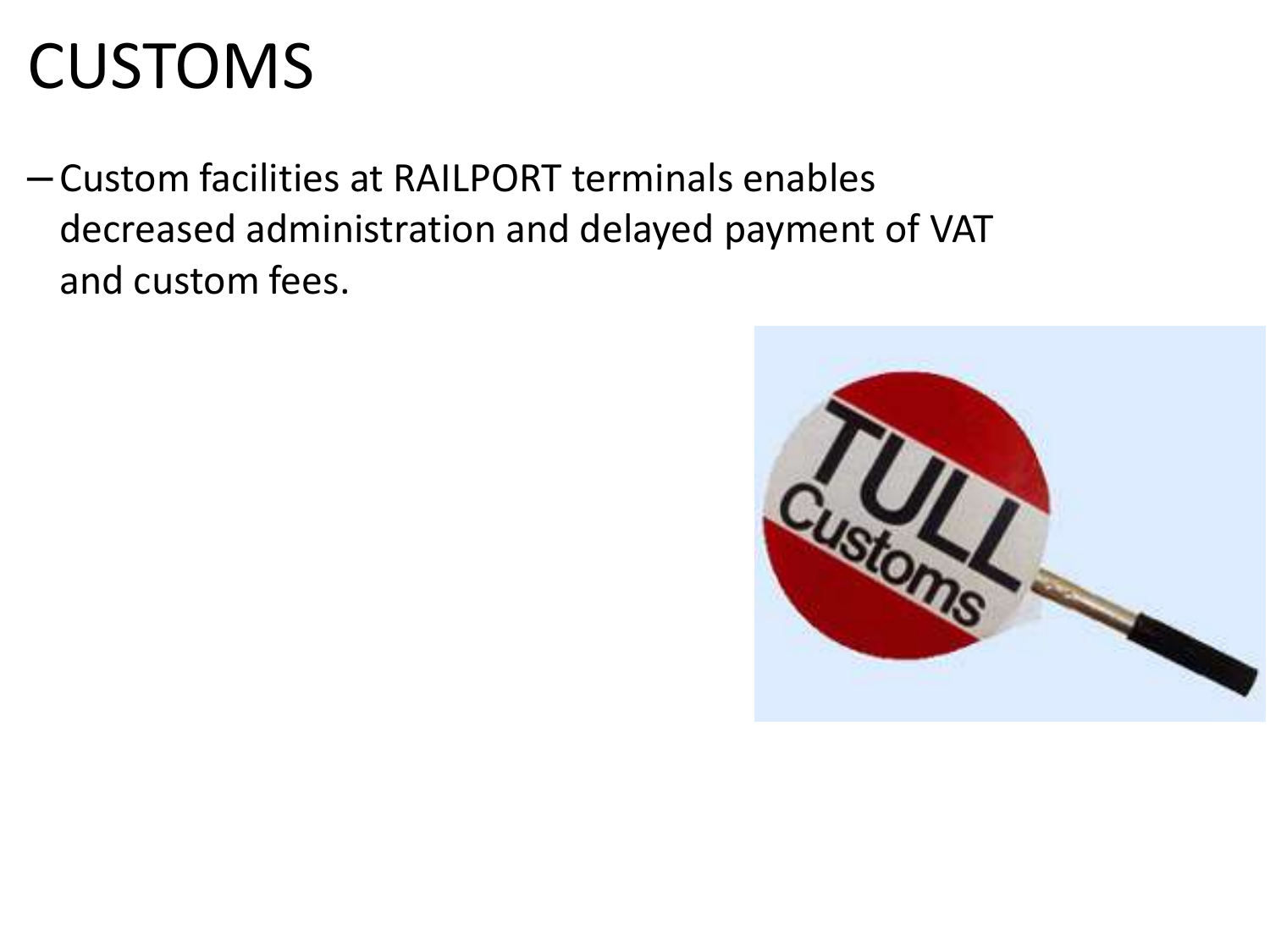## **LOGISTICS**

–RAILPORT aims at developing logistic solutions and services to support existing local industry and new establishment.

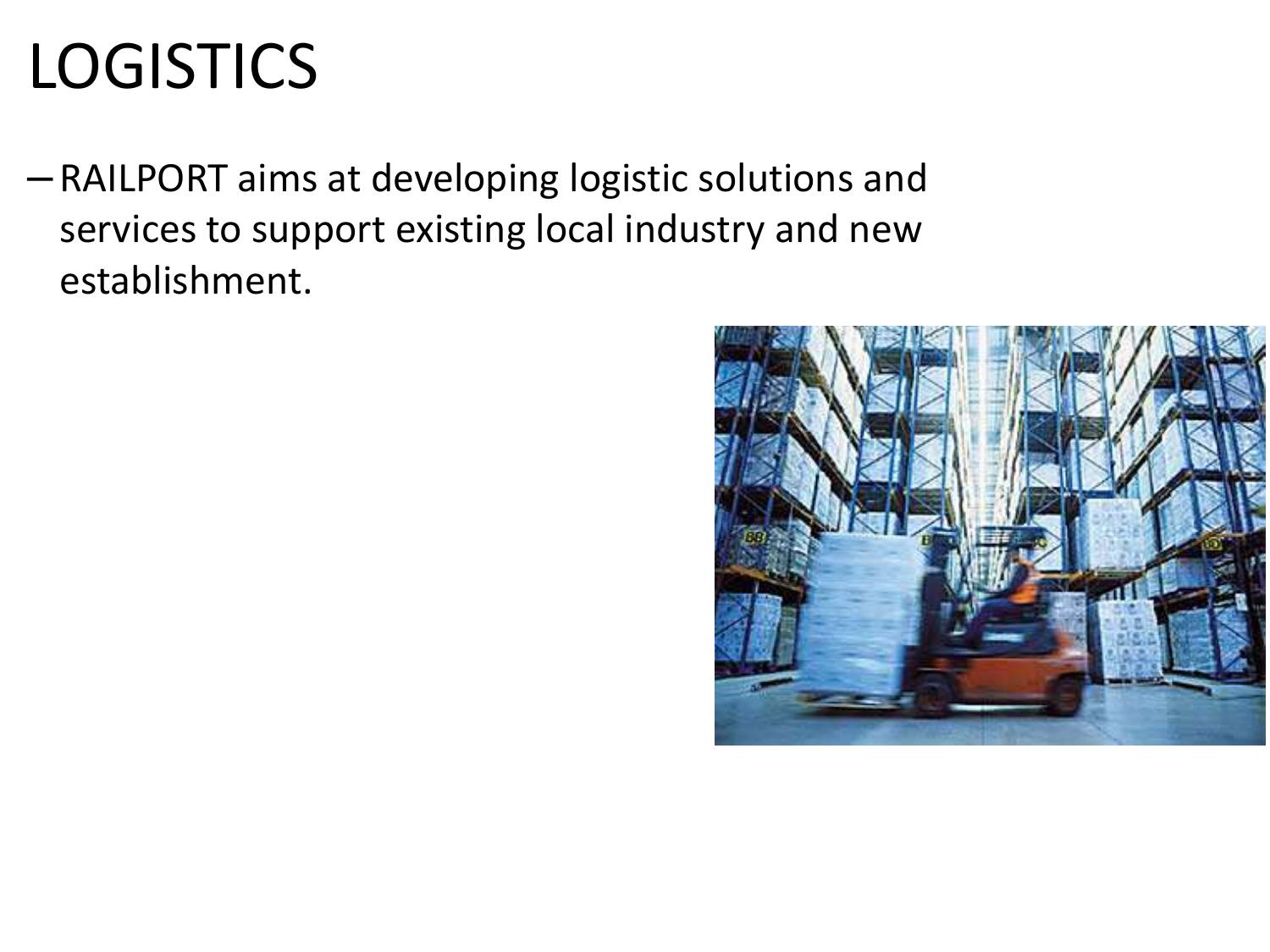## ENVIORNEMT

–Intermodal transportation decreases the negative environmental impact of goods transportation.